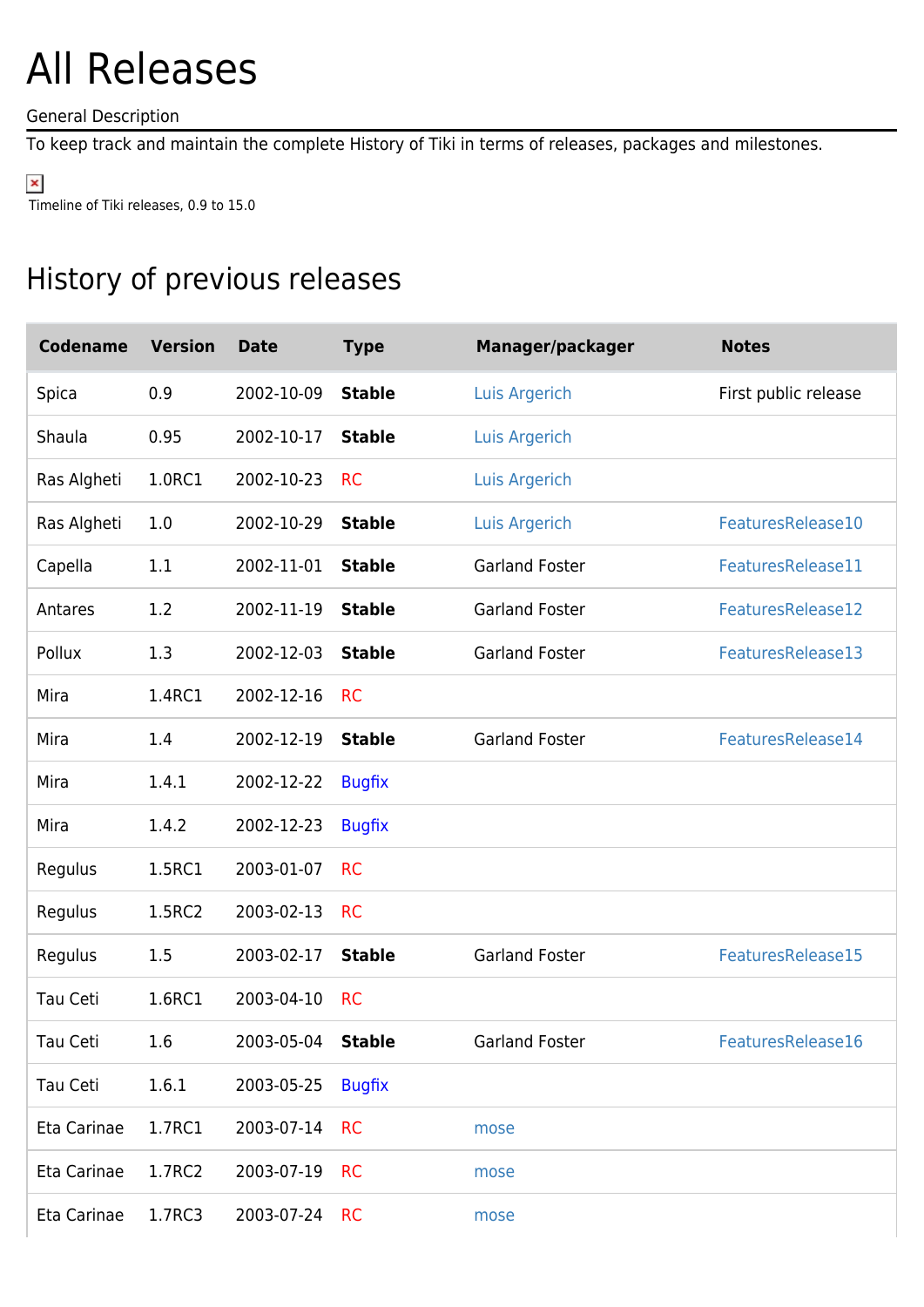| <b>Codename</b> | <b>Version</b> | <b>Date</b> | <b>Type</b>     | Manager/packager         | <b>Notes</b>        |
|-----------------|----------------|-------------|-----------------|--------------------------|---------------------|
| Eta Carinae     | 1.7RC4         | 2003-07-28  | <b>RC</b>       | mose                     |                     |
| Eta Carinae     | 1.7            | 2003-08-01  | <b>Stable</b>   | mose                     | FeaturesRelease17   |
| Eta Carinae     | 1.7.1          | 2003-08-25  | <b>Bugfix</b>   | teedog                   | ReleaseNotes171     |
| Eta Carinae     | 1.7.2          | 2003-10-01  | <b>Bugfix</b>   | luci                     | ReleaseNotes172     |
| Eta Carinae     | 1.7.3          | 2003-10-18  | <b>Bugfix</b>   | <b>Philippe Cloutier</b> | ReleaseNotes173     |
| Eta Carinae     | 1.7.4          | 2003-10-27  | <b>Bugfix</b>   | mose                     | ReleaseNotes174     |
| Polaris         | 1.8RC1         | 2003-10-31  | <b>RC</b>       | <b>Florian Gleixner</b>  | ReleaseProcess18rc1 |
| Polaris         | 1.8RC2         | 2003-11-20  | <b>RC</b>       | <b>Florian Gleixner</b>  | ReleaseProcess18rc2 |
| Polaris         | 1.8RC3         | 2003-12-23  | <b>RC</b>       | <b>Florian Gleixner</b>  | ReleaseProcess18rc3 |
| Eta Carinae     | 1.7.5          | 2004-01-26  | <b>Bugfix</b>   | <b>Damian Parker</b>     | ReleaseNotes175     |
| Polaris         | 1.8            | 2004-02-08  | <b>Stable</b>   | <b>Florian Gleixner</b>  | ReleaseNotes18      |
| Eta Carinae     | 1.7.6          | 2004-03-10  | <b>Bugfix</b>   | <b>Damian Parker</b>     | ReleaseNotes176     |
| Polaris         | 1.8.1          | 2004-03-13  | <b>Bugfix</b>   | <b>Damian Parker</b>     | ReleaseNotes181     |
| Polaris         | 1.8.2          | 2004-04-11  | Security/Bugfix | mose                     | ReleaseNotes182     |
| Eta Carinae     | 1.7.7          | 2004-05-16  | Security/Bugfix | <b>Damian Parker</b>     | ReleaseNotes177     |
| Polaris         | 1.8.3          | 2004-06-03  | <b>Bugfix</b>   | <b>Oliver Hertel</b>     | ReleaseNotes183     |
| <b>Sirius</b>   | 1.9RC1         | 2004-06-21  | <b>Beta</b>     | mose                     | ReleaseProcess19rc1 |
| Eta Carinae     | 1.7.8          | 2004-06-22  | <b>Bugfix</b>   | <b>Damian Parker</b>     | ReleaseNotes178     |
| <b>Sirius</b>   | 1.9RC2         | 2004-06-28  | <b>RC</b>       | mose                     | ReleaseProcess19rc2 |
| Polaris         | 1.8.4          | 2004-08-01  | <b>Bugfix</b>   | teedog                   | ReleaseNotes184     |
| <b>Sirius</b>   | 1.9RC3         | 2004-09-08  | <b>RC</b>       | mose                     | ReleaseProcess19rc3 |
| Eta Carinae     | 1.7.9          | 2004-12-14  | <b>Security</b> | mose                     | ReleaseNotes179     |
| Polaris         | 1.8.4.1        | 2004-12-14  | <b>Security</b> | mose                     | ReleaseNotes184     |
| <b>Sirius</b>   | 1.9RC3.1       | 2004-12-14  | Security (RC)   | mose                     | ReleaseProcess19rc3 |
| Polaris         | 1.8.5          | 2005-01-21  | <b>Security</b> | mose                     | ReleaseNotes185     |
| <b>Sirius</b>   | 1.9DR4         | 2005-04-07  | <b>DR</b>       | sylvie                   | ReleaseProcess19DR4 |
| <b>Sirius</b>   | 1.9.0          | 2005-04-27  | <b>Stable</b>   |                          |                     |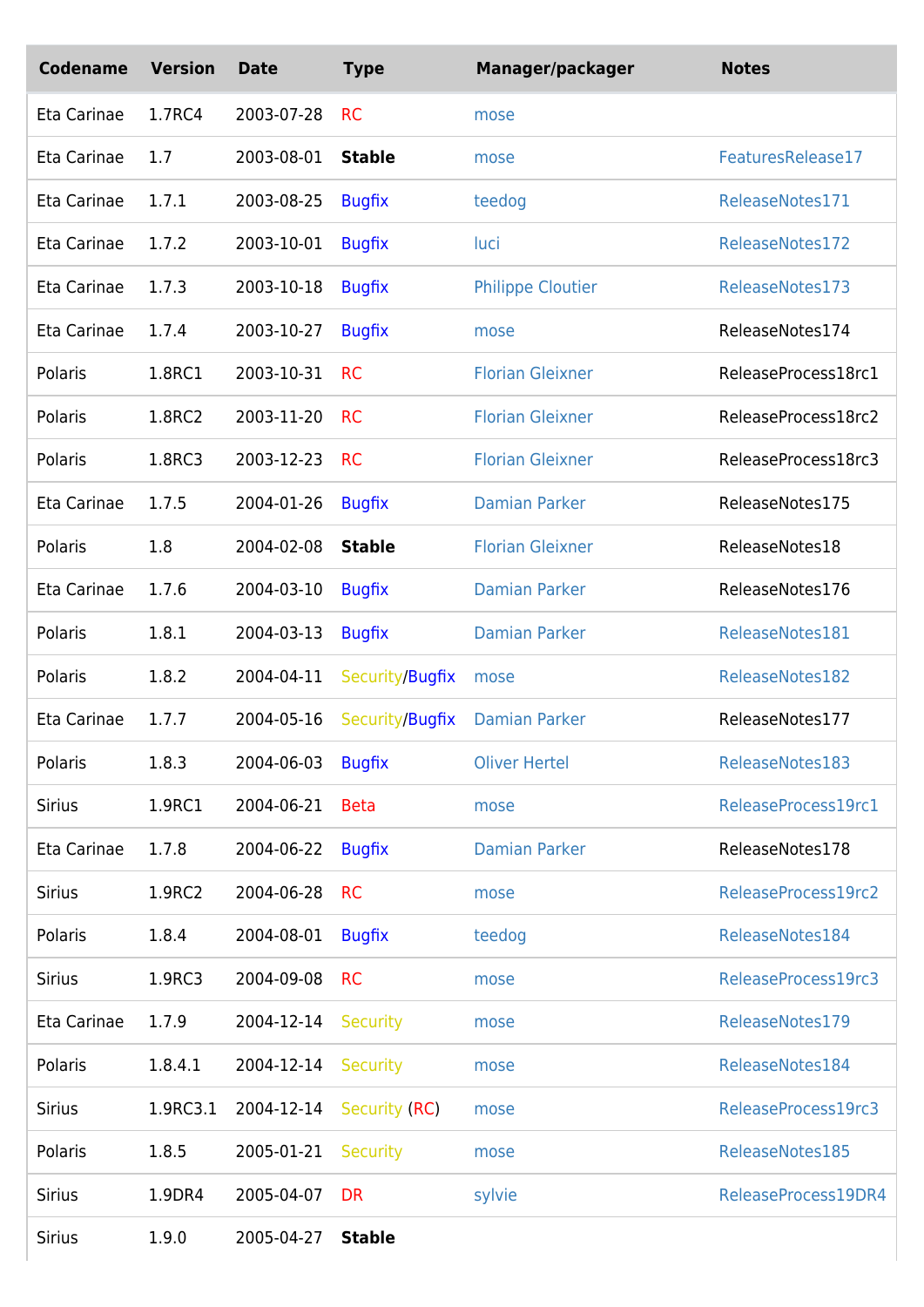| <b>Codename</b> | <b>Version</b> | <b>Date</b> | <b>Type</b>     | Manager/packager    | <b>Notes</b> |
|-----------------|----------------|-------------|-----------------|---------------------|--------------|
| Polaris         | 1.8.6          | 2005-08-21  | <b>Bugfix</b>   |                     |              |
| <b>Sirius</b>   | 1.9.1.1        | 2005-10-18  |                 |                     |              |
| <b>Sirius</b>   | 1.9.2          | 2005-10-30  | <b>Bugfix</b>   |                     |              |
| <b>Sirius</b>   | 1.9.3.2        | 2006-05-31  |                 |                     |              |
| <b>Sirius</b>   | 1.9.4          | 2006-06-11  | <b>Bugfix</b>   |                     |              |
| <b>Sirius</b>   | 1.9.5          | 2006-09-05  | <b>Bugfix</b>   |                     |              |
| <b>Sirius</b>   | 1.9.6          | 2006-11-06  | <b>Bugfix</b>   |                     |              |
| <b>Sirius</b>   | 1.9.7          | 2006-11-25  | <b>Bugfix</b>   |                     |              |
| <b>Sirius</b>   | 1.9.8.3        | 2007-10-26  | <b>Bugfix</b>   |                     |              |
| <b>Sirius</b>   | 1.9.9          | 2007-12-22  | <b>Bugfix</b>   |                     |              |
| <b>Sirius</b>   | 1.9.10.1       | 2008-02-23  | <b>Bugfix</b>   |                     |              |
| <b>Sirius</b>   | 1.9.11         | 2008-04-09  | <b>Bugfix</b>   |                     |              |
| Arcturus        | 2.0            | 2008-08-11  | <b>Stable</b>   |                     |              |
| Arcturus        | 2.1            | 2008-09-23  | <b>Bugfix</b>   |                     |              |
| Arcturus        | 2.2            | 2008-10-17  | <b>Bugfix</b>   |                     |              |
| Arcturus        | 2.3            | 2009-03-18  | <b>Bugfix</b>   |                     |              |
| Arcturus        | 2.4            | 2009-04-09  | <b>Bugfix</b>   |                     |              |
| Betelgeuse      | 3.0            | 2009-05-19  | <b>Stable</b>   | <b>Marc Laporte</b> | Tiki3        |
| Betelgeuse      | 3.1            | 2009-06-27  | <b>Bugfix</b>   |                     |              |
| Betelgeuse      | 3.2            | 2009-09-24  | <b>Bugfix</b>   |                     |              |
| Betelgeuse      | 3.3            | 2009-10-28  | <b>Bugfix</b>   |                     |              |
| Aldebaran       | 4.0            | 2009-11-15  | <b>Stable</b>   | <b>Marc Laporte</b> | Tiki4        |
| Aldebaran       | 4.1            | 2009-12-15  | <b>Bugfix</b>   | pkdille/nyloth      | Tiki4        |
| Betelgeuse      | 3.4LTS         | 2010-01-14  | <b>Bugfix</b>   |                     |              |
| Betelgeuse      | 3.5LTS         | 2010-03-03  | <b>Security</b> | pkdille/nyloth      |              |
| Aldebaran       | 4.2            | 2010-03-05  | <b>Security</b> | pkdille/nyloth      |              |
| Vulpeculae      | 5.0            | 2010-06-08  | <b>Stable</b>   | <b>Marc Laporte</b> | Tiki5        |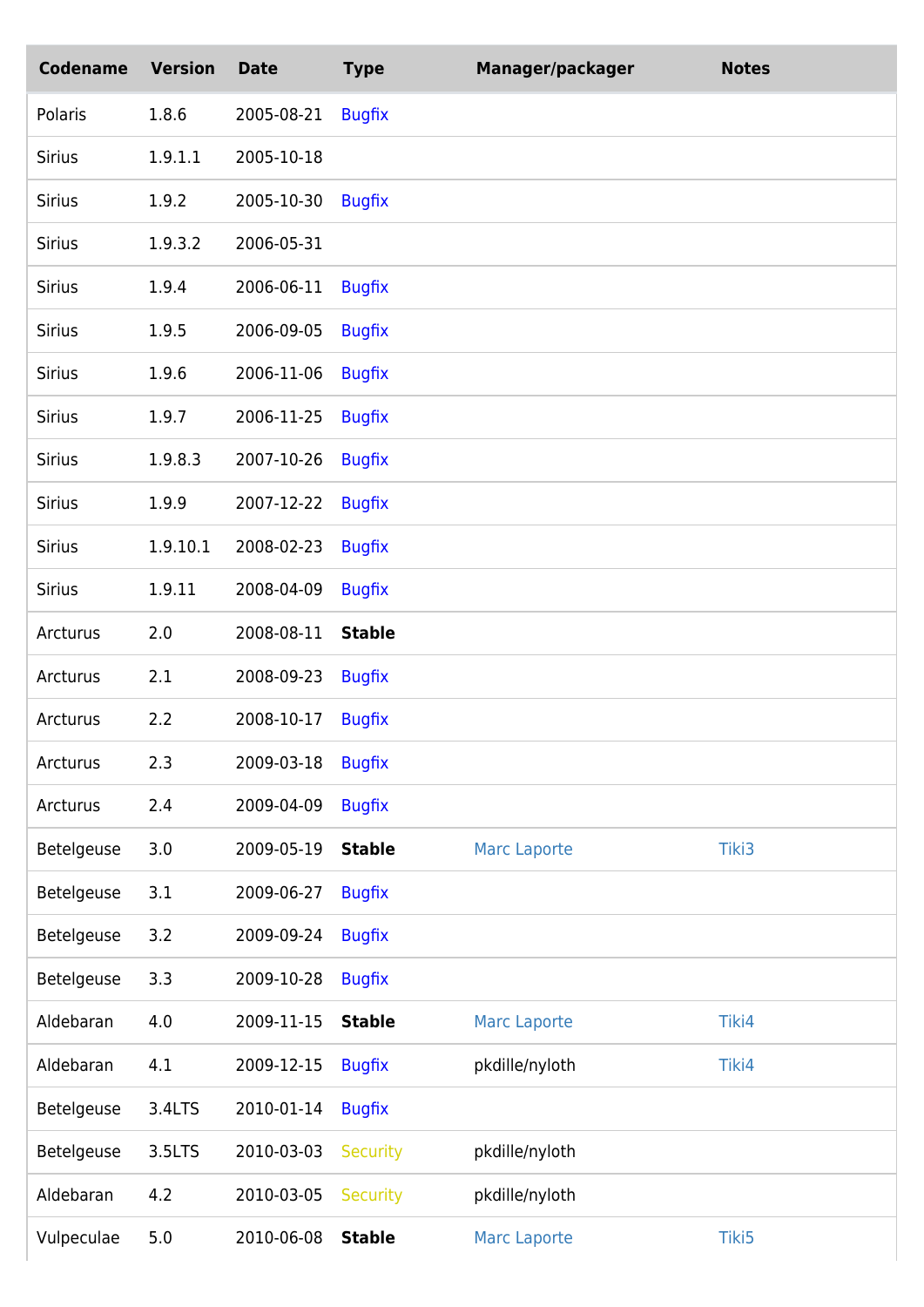| <b>Codename</b> | <b>Version</b> | <b>Date</b> | <b>Type</b>                 | Manager/packager                                | <b>Notes</b>                                                  |
|-----------------|----------------|-------------|-----------------------------|-------------------------------------------------|---------------------------------------------------------------|
| Aldebaran       | 4.3            | 2010-06-09  | <b>Bugfix</b>               | changi                                          |                                                               |
| Betelgeuse      | 3.6LTS         | 2010-06-09  | <b>Bugfix</b>               | changi                                          |                                                               |
| Vulpeculae      | 5.1            | 2010-08-07  | <b>Bugfix</b>               | jonnyb                                          | Tiki5                                                         |
| Betelgeuse      | 3.7LTS         | 2010-08-07  | <b>Bugfix</b>               | jonnyb                                          | Tiki3                                                         |
| Vulpeculae      | 5.2            | 2010-09-21  | <b>Bugfix</b>               | jonnyb                                          | Tiki5                                                         |
| Betelgeuse      | 3.8 LTS        | 2010-09-30  | <b>Security</b>             |                                                 | Tiki3                                                         |
| Vulpeculae      | 5.3            | 2010-09-30  | <b>Security</b>             |                                                 | Tiki5                                                         |
| Rigel           | 6.0            | 2010-11-09  | <b>Stable</b>               | jonnyb (with assistance of<br>changi)           | Tiki6                                                         |
| Rigel           | 6.1            | 2010-12-14  | <b>Bugfix</b>               | changi                                          | Tiki6, Release notes                                          |
| Vulpeculae      | 5.4            | 2010-12-22  | <b>Bugfix</b>               | pkdille                                         | Tiki5                                                         |
| Rigel           | 6.2            | 2011-02-22  | <b>Bugfix</b>               | pkdille                                         | Tiki6, Release notes                                          |
| Rigel           | 6.3            | 2011-04-12  | <b>Security</b>             | pkdille                                         | Tiki6, Release notes                                          |
| Electra         | 7.0            | 2011-06-09  | <b>Stable</b>               | jonnyb/changi                                   | Tiki7                                                         |
| Rigel           | 6.4            | 2011-08-01  | Bugfix /<br><b>Security</b> | sept_7                                          | Tiki6, Release notes.<br>Packaged 2011-07-15                  |
| Electra         | 7.1            | 2011-08-01  | Bugfix /<br><b>Security</b> | jonnyb/changi                                   | <b>Release notes</b>                                          |
| Electra         | 7.2            | 2011-09-29  | Bugfix /<br><b>Security</b> | Chealer/changi                                  | <b>Release notes</b>                                          |
| Acubens         | 8.1            | 2011-11-11  | Stable /<br><b>Security</b> | Chealer/changi/Nelson/JonnyB                    | Release notes. 8.0<br>was botched and was<br>never announced. |
| Rigel           | 6.5            | 2011-12-19  | Bugfix /<br><b>Security</b> | pkdille                                         | Tiki6. Packaged<br>2011-12-08                                 |
| Acubens         | 8.2            | 2011-12-19  | Bugfix /<br><b>Security</b> | pkdille                                         | Packaged<br>2011-12-09.                                       |
| Acubens         | 8.3            | 2012-01-17  | Bugfix /<br><b>Security</b> |                                                 | Packaged<br>2012-01-06.                                       |
| ?               | 9.0            | 2012-06-27  | <b>LTS</b>                  | Robert Plummer/Jean-Marc<br>Libs (Jyhem)/JonnyB | Tiki9                                                         |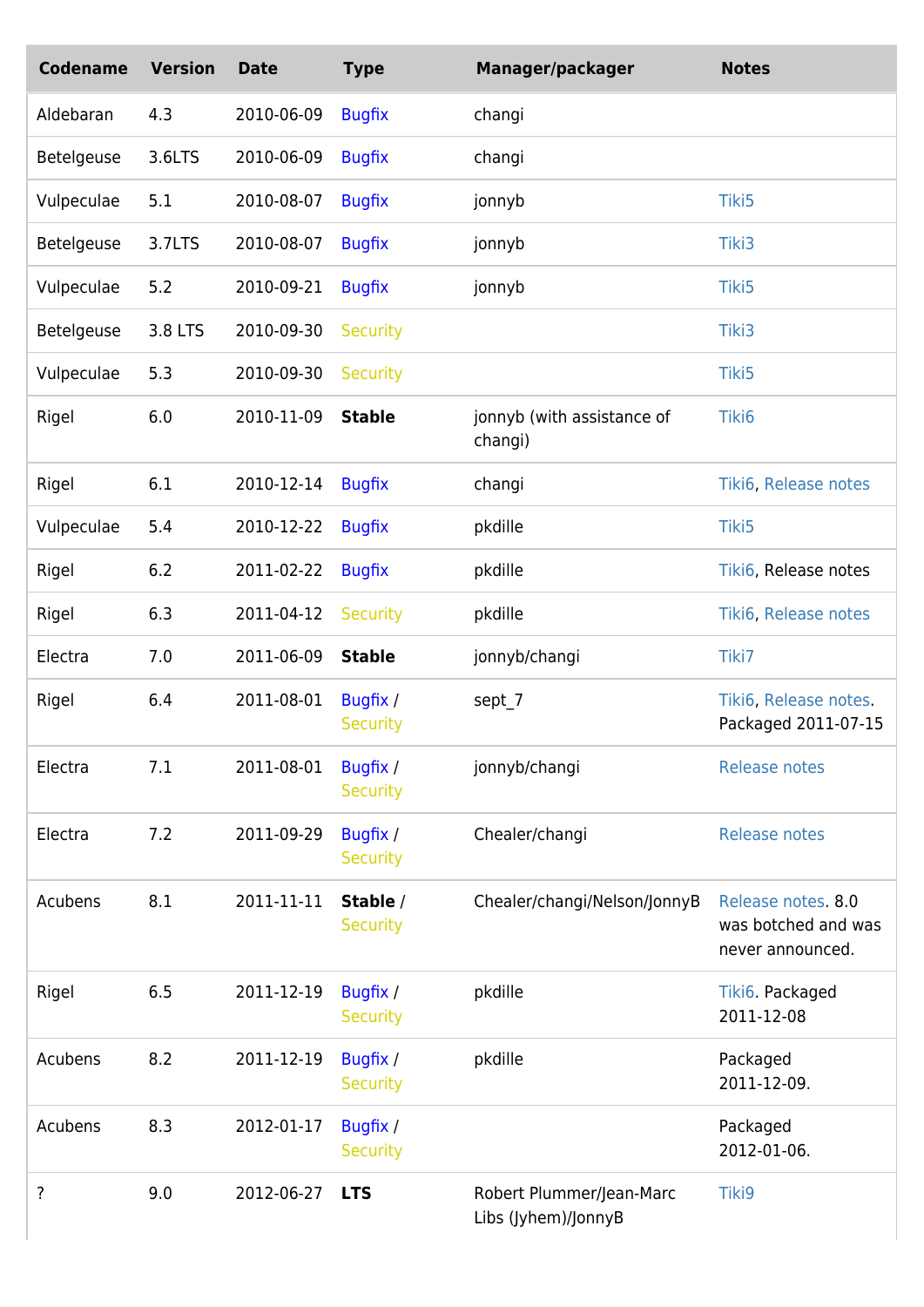| <b>Codename</b> | <b>Version</b> | <b>Date</b> | <b>Type</b>                 | Manager/packager                                | <b>Notes</b>            |
|-----------------|----------------|-------------|-----------------------------|-------------------------------------------------|-------------------------|
| Acubens         | 8.5            | 2012-09-05  | Bugfix /<br><b>Security</b> |                                                 | Packaged<br>2012-01-06. |
| ?               | 9.1            | 2012-09-05  | Bugfix /<br><b>Security</b> | Robert Plummer/Jean-Marc<br>Libs (Jyhem)/JonnyB | Tiki9                   |
| Rigel           | 6.8            | 2012-10-25  | Bugfix /<br><b>Security</b> | pkdille                                         | Tiki6                   |
| ?               | 9.2            | 2012-10-25  | Bugfix /<br><b>Security</b> | Robert Plummer/Jean-Marc<br>Libs (Jyhem)/JonnyB | Tiki9                   |
| Rigel           | 6.9            | 2012-12-21  | Bugfix /<br><b>Security</b> | pkdille                                         | Tiki6                   |
| ?               | 9.3            | 2012-12-21  | Bugfix /<br><b>Security</b> | Robert Plummer/Jean-Marc<br>Libs (Jyhem)/JonnyB | Tiki9                   |
| Sun             | 10             | 2012-12-21  | <b>Stable</b>               | , Jonny Bradley, Torsten<br><b>Fabricius</b>    | Tiki10                  |
| Rigel           | 6.10           | 2013-03-03  | Bugfix /<br><b>Security</b> | pkdille                                         | Tiki6                   |
| ?               | 9.4            | 2013-03-03  | Bugfix /<br><b>Security</b> | Robert Plummer/Jean-Marc<br>Libs (Jyhem)/JonnyB | Tiki9                   |
| Sun             | 10.1           | 2013-03-03  | <b>Bugfix</b>               | , Jonny Bradley, Torsten<br><b>Fabricius</b>    | Tiki10                  |
| Sun             | 10.2           | 2013-03-24  | <b>Bugfix</b>               | , Jonny Bradley, Torsten<br><b>Fabricius</b>    | Tiki10                  |
| Vega            | 11             | 2013-06-15  | <b>Beta</b>                 | , Jonny Bradley                                 | Tiki11                  |
| Vega            | 11             | 2013-07-15  | <b>Stable</b>               | , Jonny Bradley                                 | Tiki11                  |
| Altair          | 12             | 2013-11-25  | <b>Beta</b>                 | , Jonny Bradley, Pascal St-<br>Jean             | Tiki12                  |
| Altair          | 12             | 2013-11-30  | <b>LTS</b>                  | , Jonny Bradley, Pascal St-<br>Jean             | Tiki12                  |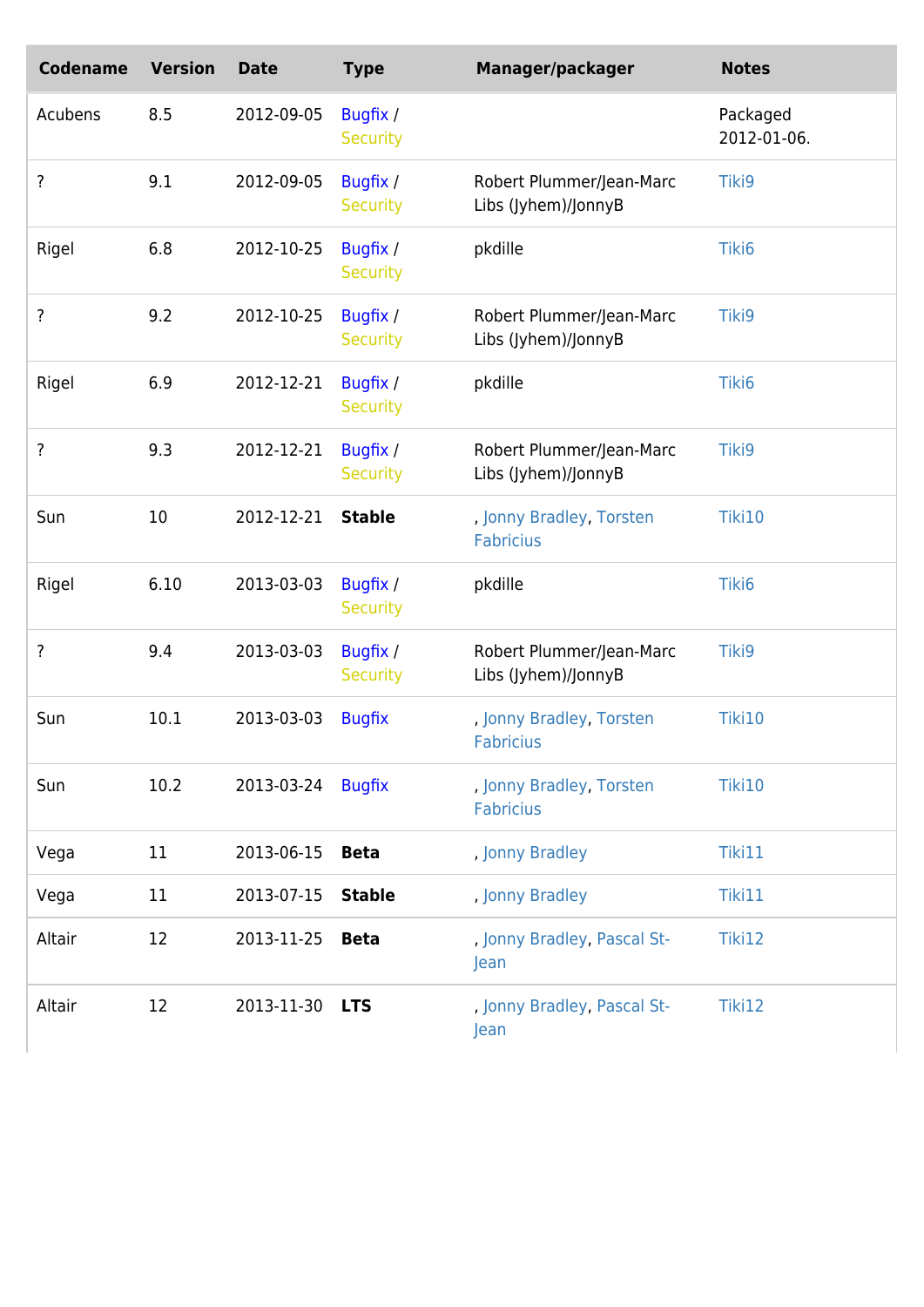| <b>Codename</b> | <b>Version</b> | <b>Date</b> | <b>Type</b>   | Manager/packager          | <b>Notes</b>                                                                                                                                                                                                                                                                             |
|-----------------|----------------|-------------|---------------|---------------------------|------------------------------------------------------------------------------------------------------------------------------------------------------------------------------------------------------------------------------------------------------------------------------------------|
| Altair          | 12.1           | 2014-03-24  | <b>Bugfix</b> | , Jonny Bradley           | Tiki12, was classified<br>Alpha as there are<br>some critical bugs<br>still requiring fixes<br>and a lot of work<br>going on due to the<br>big technical jump<br>between T12 and T13<br>(T13 will certainly not<br>be useable but for<br>dev).                                           |
| Fomalhaut       | 13             | 2014-08-05  | <b>Stable</b> | , Jonny Bradley, nelsonko | Tiki13, was classified<br>Jumpy because of the<br>Bootstrap<br>implementation and<br>theme folders<br>revamping.                                                                                                                                                                         |
| Peony           | 14             | 2015-05-23  | <b>Stable</b> | , Jonny Bradley           | Tiki14, To assure<br>better preparation<br>toward Tiki15 (next<br>LTS) it took more<br>time to release than<br>expected (Alpha<br>release was even<br>skipped). Tiki 14<br>marks further<br>maturity and progress<br>in use of the leading<br><b>Bootstrap CSS</b><br>framework in Tiki. |
| Situla          | 15             | 2016-04-25  | <b>Stable</b> | , Jonny Bradley           | Tiki15                                                                                                                                                                                                                                                                                   |
| Tabbys          | 16             | 2016-11-29  | <b>Stable</b> | , Jonny Bradley           | Tiki16                                                                                                                                                                                                                                                                                   |
| Zeta_Bootis     | 17             | 2017-07-27  | <b>Stable</b> | , Jonny Bradley           | Tiki17                                                                                                                                                                                                                                                                                   |